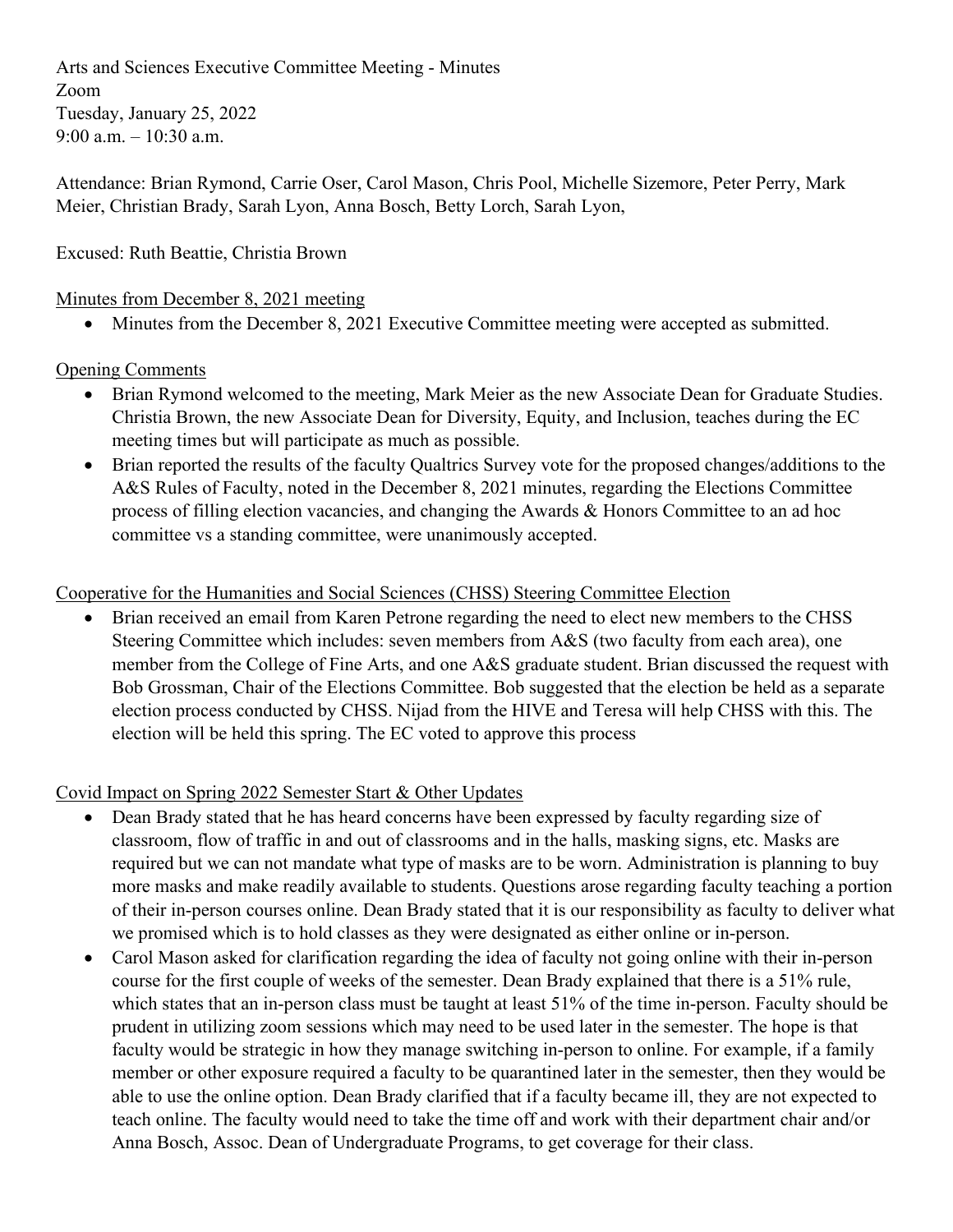- Dean Brady mentioned that the House budget proposal has gone to the Senate. The Governor and House put forth their budgets at the same time. There is a significant amount of money/funds in both proposals for higher education. Discussion ensued regarding funding for completion of the Chemistry-Physics Building construction project and other A&S facilities renovation needs.
- Chris Pool about the status of the CRT bill. Dean Brady stated that administration is working with lobbyist. The hope is that the bills will not be brought to the floor.
- Dean Brady asked Mark Meir to discuss graduate funding. Mark summarized that block funding got cut by 10% which is reflective of the graduate school budget cut. Total amounts for tuition allocation remains the same, however the Dean's Competitive Fellowships have been cancelled for this incoming recruitment class. Dean Brady mentioned that he met with Dr. Katrice Albert, VPOID, and she stated that she does not have the money in her budget at this time to increase the Lyman T. Johnson Fellowship stipends.

# Updates on Administrative Searches

- Dean Brady provided the following updates:
	- o Acting Director of Online Education position announcement has been posted. This interim position will be selected by the provost. There will be a national search for the permanent director.
	- o Applications for the Associate Provost for Faculty Advancement position are being reviewed. It is expected that this position will be filled soon.
	- o The provost is still finalizing the search committee for the Dean of Graduate School position.
	- o The call went out on January 13, 2022 for the Director of Chellgren Center.
	- o The search committee for the provost met on January 24, 2022. The committee is co-chaired by Nancy Cox and Joe Reed. Dave Moecher is the only person from A&S serving on the committee. Following is the link for updates on the provost's search: [https://uknow.uky.edu/campus](https://uknow.uky.edu/campus-news/capilouto-shares-provost-search-update)[news/capilouto-shares-provost-search-update](https://uknow.uky.edu/campus-news/capilouto-shares-provost-search-update)

# Update on Dean of Arts and Sciences Search

- Carrie Oser provided an update on the A&S dean search.
	- o January 10, 2022 the search committee met with the search firm. The job announcement is now posted. It was circulated to all faculty, chairs, program directors, and staff.
	- o The firm is reaching out to all individuals who were nominated and trying to secure applications.
	- o Brian asked will the committee know how many applicants have been contacted. Carrie explained that the firm will screen the incoming applications and put them into two different drop boxes – one will contain the applications for those candidates meeting the criteria, the other will contain the applications for candidates who have not met the basic criteria. The search committee will have access to both boxes.
	- o Betty Lorch, Chris Pool, and Mark Meier are also members of the search committee.
	- o Michelle Sizemore asked about the timeline. Carrie stated that candidate interviews will take place later in the spring semester. The hope is to have a dean in place by July 1, 2022.
	- o Carol asked for clarification of the role of the search committee. Carrie stated that the search committee in consultation with the search firm will make recommendations on candidates for the short list to go forward to the provost for interviews. The provost and president will determine the candidates to be announced as finalists. The goal is to have about two to four finalist.
	- $\circ$  Carrie provided the link to a search webpage which contains the A&S Dean's job specification: [https://provost.uky.edu/dean-search-college-arts-and-sciences.](https://provost.uky.edu/dean-search-college-arts-and-sciences) Nominations should be sent to: [UKYartsandsciencesdean@heidrick.com.](mailto:UKYartsandsciencesdean@heidrick.com)